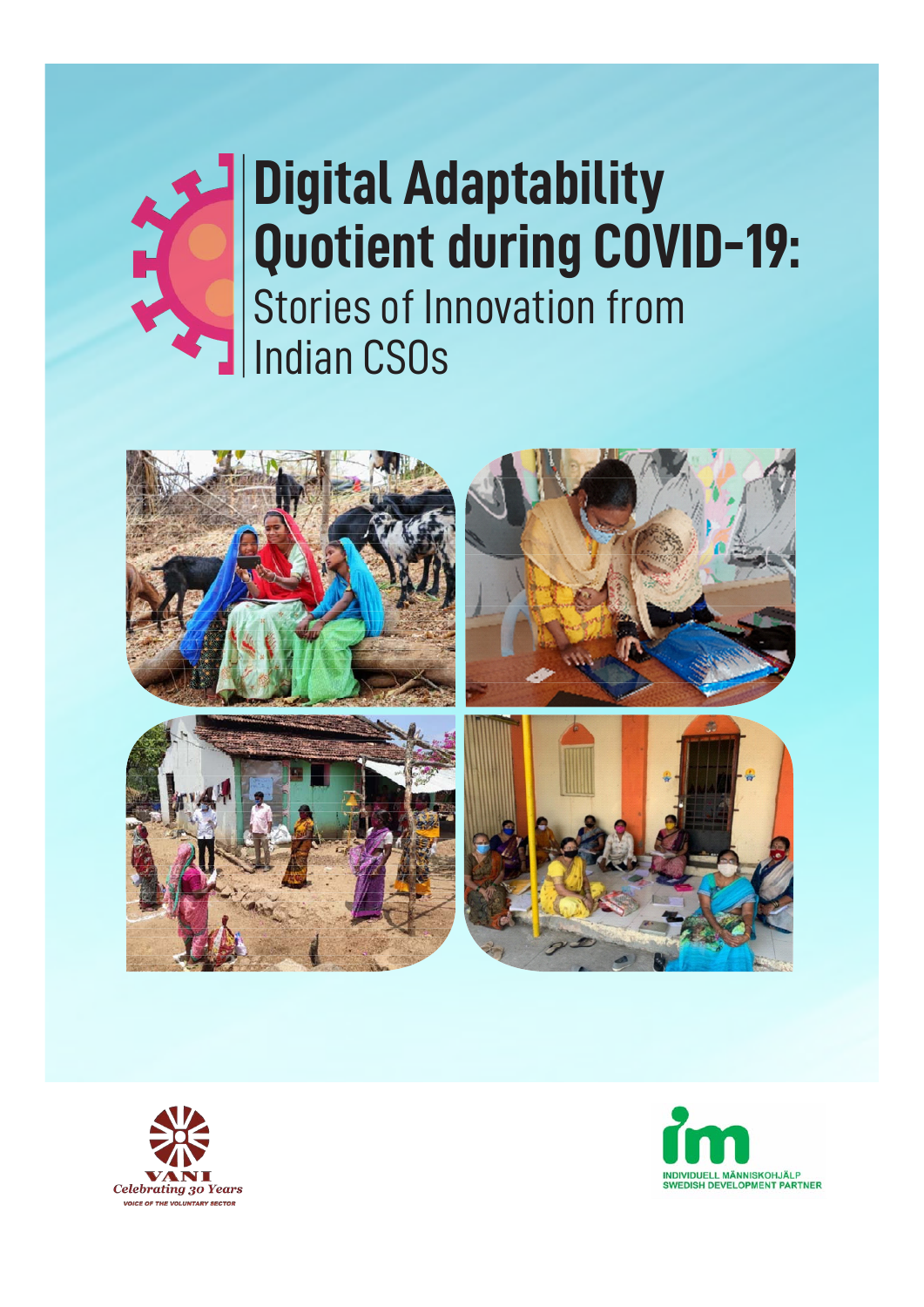## **Digital Adaptability Quotient during COVID-19: Stories of Innovation from the Indian CSOs**

Author: Voluntary Action Network India (VANI)

December 2021

Copyright (c) Voluntary Action Network India

The content of this book can be reproduced in whole or in parts with due acknowledgement to the publisher.

Designed by: VANI

Printed by:

Published by: Voluntary Action Network India (VANI) VANI HOUSE, 7, PSP Pocket, Sector-8, Dwarka, New Delhi 110 077 Phone: 91- 11 – 49148610, 40391661, 40391663 E-mail: info@vaniindia.org Website: www.vaniindia.org









## **ACKNOWLEDGMENTS**

This report is based on a study carried out as part of an initiative of VANI to understand how the sector became digitally resilient during the unprecedented pandemic situation. This study was supported by IM Swedish Development Partner. This research was carried out by a team of researchers from VANI. We would like to extend our heartfelt thanks to all the voluntary organisations and their leaders, for providing us with their constant support and information in conceptualizing the report.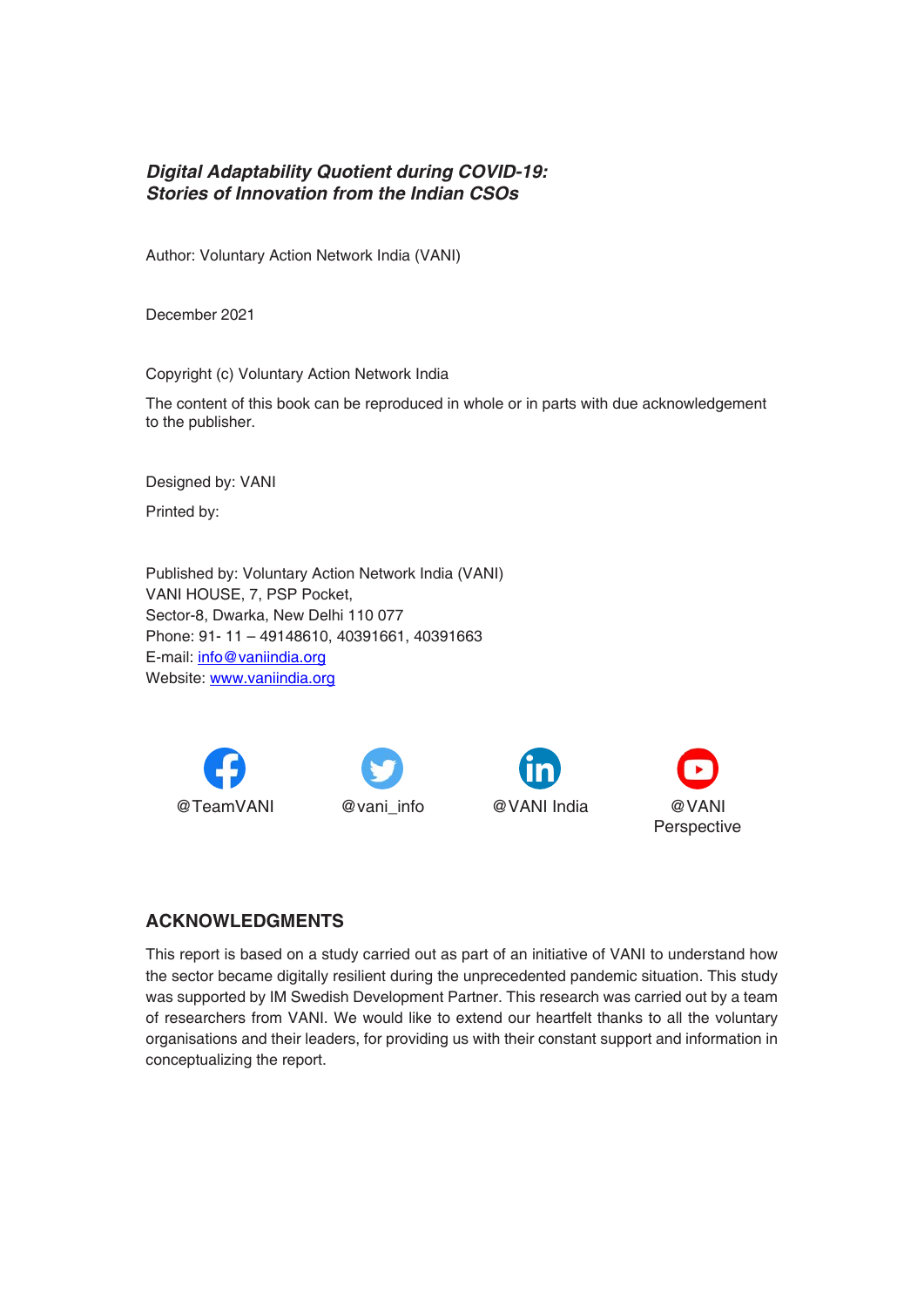## **SATyA SPECiAL SCHOOL (SSS)**



SSS was set up in 2003 which works with disabilities, primarily intellectual and developmental disabilities. It works in Pondicherry, and a few districts of Tamil Nadu. They run a centre for children with special needs within Pondicherry city, as well as three rural centres. Their work primarily consists of therapy and learning for children with

special needs. Their work is highly personalized and depends on personal/physical connect, especially their physical therapy, occupational therapy and alternative therapy work.

When COVID-19 hit, they had to close the school and centres down indefinitely. They could no longer conduct any therapy sessions, and while their school had used Augmentative and Alternative Communication (AAC) for learning, it had never been used in isolation, and the children did not have the electronic devices at home either. In the initial days, their work came to a complete standstill. They were focused on relief measures and ensuring that their students and their communities had full and complete access to their medication and groceries.

They knew that they had to continue the services for their children, but they did not know how efficient it would be. In the beginning there were several sets of problems:

- Not all the teachers were tech-savvy.
- Not all the parents had smart phones.
- Some children were not responding the online/ telephonic mode as well.
- One phone and multiple siblings vying for the same.
- Although the hours were flexible the teachers were working at all hours to ensure no child is left out.
- Connectivity issues were faced from both ends.
- Physio-therapy was limited to what the parents could do without harming the child with online instructions.

So, they started with the easiest accessibility tool, webinars. Multiple webinars for both the parents and the technical team (teachers, therapist and incharges), more so the technical team. Internal webinars and training sessions ensuring each had at least done 5-6 webinars in the first month itself. The training process was more or less similar for all staff. First a document would be provided with step-by-step manual followed by a webinar to explain the process and exercises during the webinar to ensure learning. For the less technically savvy staff, they conducted separate one-on-one sessions to ensure their comfort with the new processes. All 100 odd technical and non-technical staff (except drivers and helpers) were connected online. Drivers too were connected due to relief work. WhatsApp groups, various meeting platforms (Zoom, Google Meet etc.), conference calls for meeting and discussions were used. For data collection and storage, they used to google drive products, i.e. Google Forms and Google Sheets.

Children and families stayed connected with the organization. Children continued their learning and had outside interactions beyond their homes. Group classes became a hit as it helped children understand that they were not the only ones not going to school. and they also got to speak to their friends / peers.